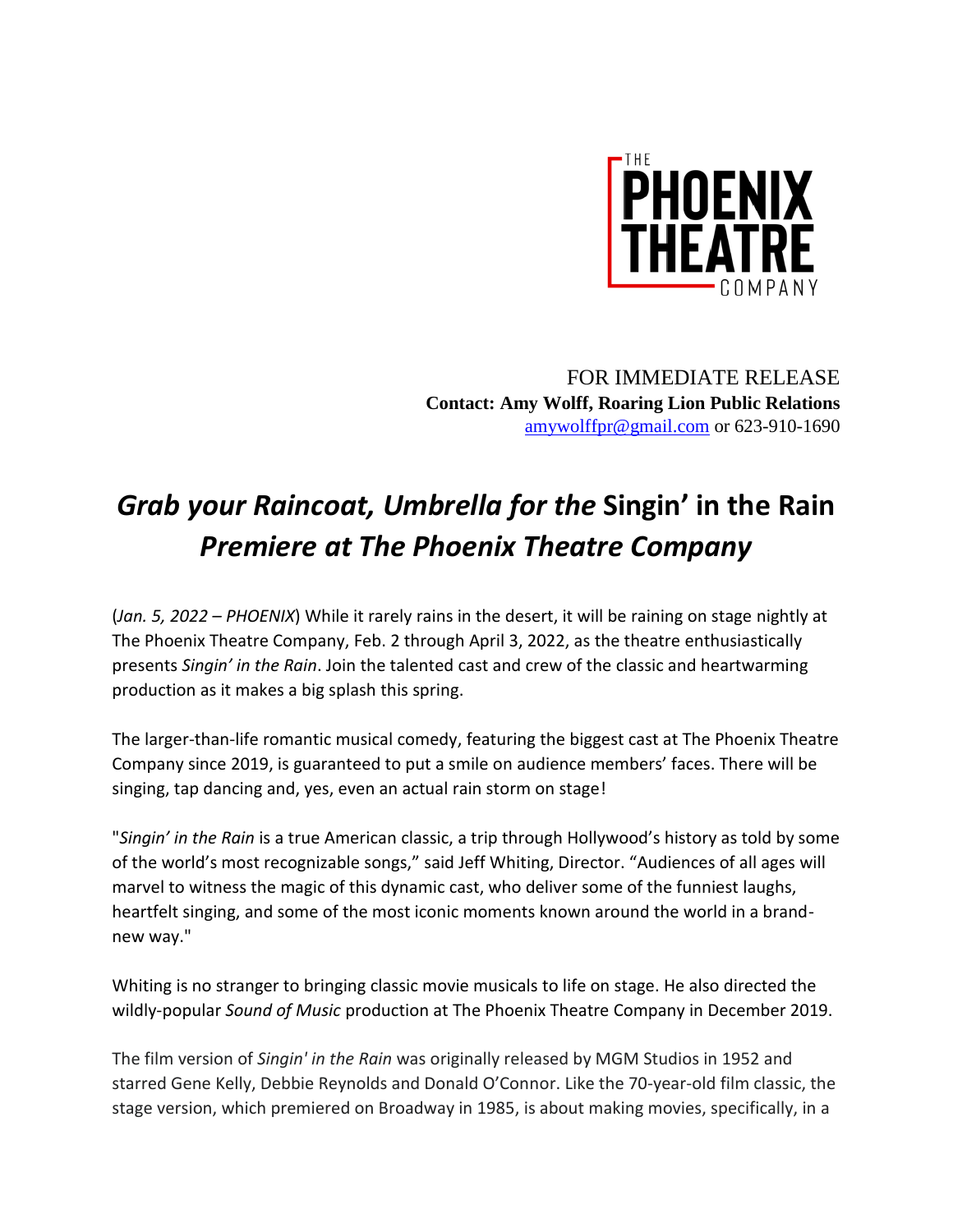tumultuous time when Hollywood was transitioning from silent films to "talkies." Unfortunately, many careers were on the brink of disaster when directors discovered some gorgeous-faced actors had impossible sounding voices.

The leading man in *Singin' in the Rain*, Don Lockwood, is a popular silent film star with humble roots as a singer, dancer and stunt man. He can barely tolerate his shallow leading lady, Lina Lamont, who has convinced herself that the fake romance concocted by the studio for publicity is real. When their next film is converted into a talking picture, and Lina's comically harsh and squeaky voice is uncovered, the studio must bring in aspiring actress Kathy Selden to voice all the leading lady's speaking and singing parts.

Recognizable songs in this show include the title song, "Singin' in the Rain," "Make 'em Laugh" and "Good Morning."

The Phoenix Theatre Company production features Michael Starr as Don Lockwood; Elyssa Blonder as Kathy Seldon; Blake Patrick Spellacy as Cosmo Brown; D. Scott Withers as R.F Simpson; and Emily Mohney as Lina Lamont. Additional cast members include, Abbi Cavanaugh, Matravius Avent, Sally Jo Bannow, Mike Lawler, Geoff Belliston, Ben Massouras, Kade Bailey, Ryan Ardelt, Derek Luscutoff, Aidan Lutton, Hahnna Christianson, Shani Barrett, Elizabeth Stolper Falk, Dallyn Brunck, Tarnim Bybee, Katie Jurich, Stephanie Funk, Sarah Wiechman, Ellie Barrett, Jacqueline Breker, Wesley Bradstreet, Riley Clark and Kat Wolff. Lauran Stanis is the show's choreographer.

Tickets for *Singin' in the Rain* are on sale now. To purchase call (602) 254-2151 or visit [www.phoenixtheatre.com.](https://urldefense.proofpoint.com/v2/url?u=https-3A__nam04.safelinks.protection.outlook.com_-3Furl-3Dhttps-253A-252F-252Furldefense.proofpoint.com-252Fv2-252Furl-253Fu-253Dhttp-2D3A-5F-5Fwww.phoenixtheatre.com-5F-2526d-253DDwMFaQ-2526c-253Duw6TLu4hwhHdiGJOgwcWD4AjKQx6zvFcGEsbfiY9-2DEI-2526r-253DeZMqQDp9ZQUI-2DOSDSomdL2TvAgrE-2DJddclE5m9ZjdwU-2526m-253DI1lt8Vw9-5FRWJi-5FBK-2DFGT6igIAnL-2DN5HUMWljflSQWww-2526s-253DmXWPyvO4jI-2DqjE1yODGYfsoKJcepAvvVOT7E-2DruSeuA-2526e-253D-26data-3D04-257C01-257CJOtoole-254012news.com-257Cd0cf4e866a304f02957808d952db46b2-257Cccd8a79b7268413b878971f8b6f4c0df-257C1-257C0-257C637631924004766814-257CUnknown-257CTWFpbGZsb3d8eyJWIjoiMC4wLjAwMDAiLCJQIjoiV2luMzIiLCJBTiI6Ik1haWwiLCJXVCI6Mn0-253D-257C1000-26sdata-3DsHuQpad8yuecgfu5eEWuAquBnZtzEeE4e63rTVHLtwE-253D-26reserved-3D0&d=DwMFAg&c=uw6TLu4hwhHdiGJOgwcWD4AjKQx6zvFcGEsbfiY9-EI&r=eZMqQDp9ZQUI-OSDSomdL143yV8MYoDJoFbj3Ru4Q4c&m=VXyAUMdRznhMF-fk0rM742ksTgLf954-drhWkDQBp69WURC-LWywQaqOZcSTU4t3&s=2oztGDgEgjWQE24vjv0WpCW1QOB6gLAETFhLUOdWJQk&e=)

At The Phoenix Theatre Company, masks are strongly encouraged. Upon arrival to regular shows, all patrons will undergo a mandatory temperature check upon arrival. Seating is not socially distanced. Safety protocols will continue to be updated to ensure patron and staff comfort and wellbeing throughout the ongoing global pandemic. To provide patrons who would feel more comfortable in a fully masked and vaccinated environment with an opportunity to attend productions, the theatre has designated the following performances of *Singin' in the Rain* as "Mask and Vaccination Required." Those performances are Saturday, Feb. 26 at 2 p.m. & 7:30 pm; and Saturday, April 2 at 2 p.m.

During these performances, masks and vaccines will be required for all patrons and staff in the lobby and theatres unless actively eating/drinking. No food or beverages will be allowed in the theatres. Patrons will still undergo the standard temp check at the door but also must show proof of vaccination at their time of entry into the theatre with their valid ticket. "Fully vaccinated" means the performance date must be at least 14 days after the second dose of a two-dose COVID-19 vaccine, or at least 14 days after a single-dose COVID-19 vaccine.